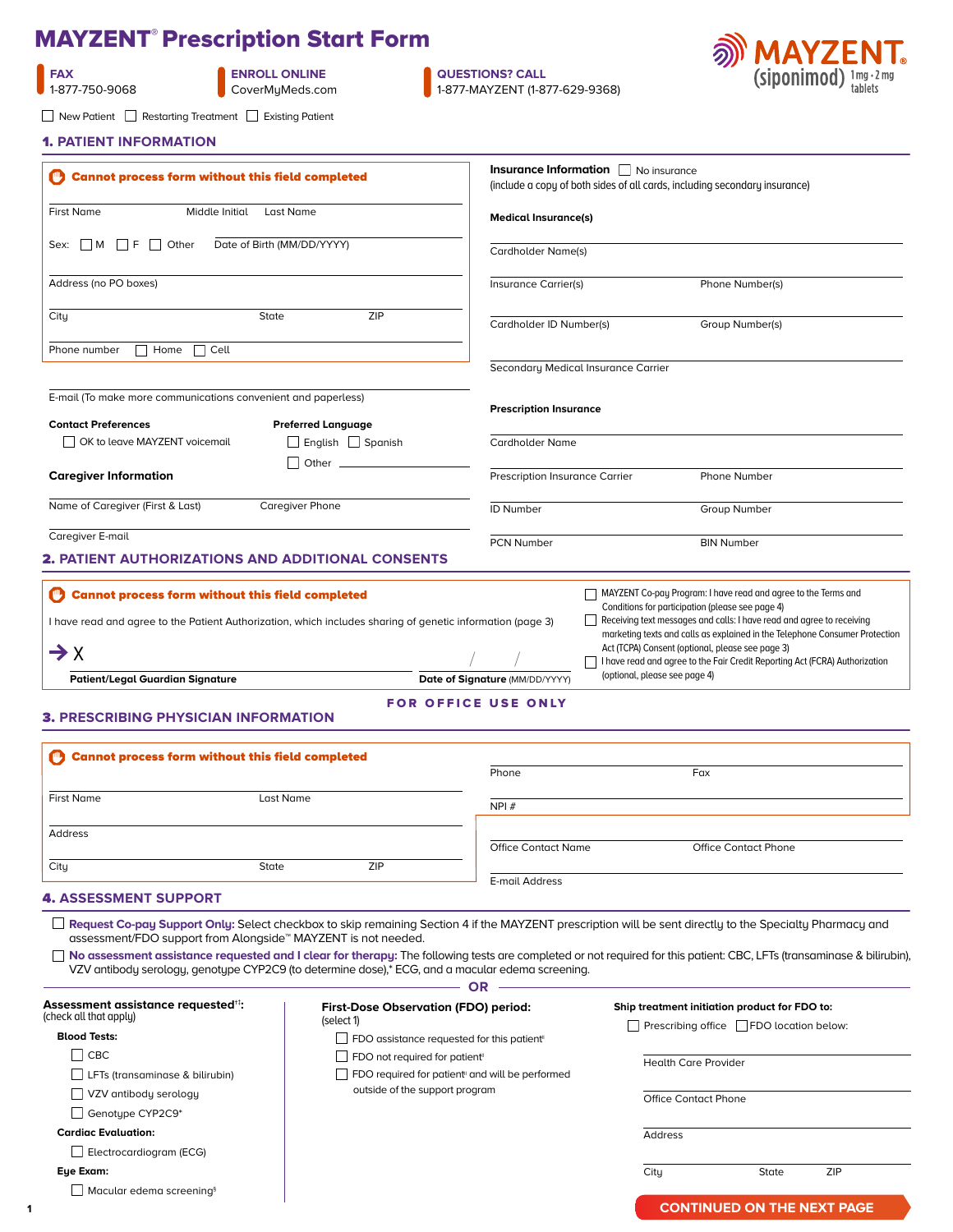# MAYZENT® Prescription Start Form

**FAX** 1-877-750-9068 **ENROLL ONLINE** [CoverMyMeds.com](https://account.covermymeds.com/)

**QUESTIONS? CALL** 1-877-MAYZENT (1-877-629-9368)

A DOSE IS REQUIRED TO INITIATE COVERAGE SUPPORT. PRODUCT WILL NOT BE DISPENSED UNTIL YOU HAVE CLEARED THE PATIENT FOR THERAPY.



#### 5. **PRESCRIPTION INFORMATION**

**Cannot process form without this field completed Prescriber Signature (Dispense as Written) (Substitution Permissible) and Date of Signature** (MM/DD/YYYY) You must authorize these instructions bu signing at the end of this section. We cannot process this form without your signature. I certify the above therapy is medically necessary and this information is accurate to the best of my knowledge. I certify I am the physician who has prescribed MAYZENT to the previously identified patient. I have discussed the Alongside program with my patient, who has authorized me under HIPAA and state law to disclose their information to Novartis for the limited purpose of enrolling in the Alongside program. To complete this enrollment, Novartis may contact the patient by phone, text and/or email. For the purposes of transmitting these prescriptions, I authorize NPAF, Novartis Pharmaceuticals Corporation, and its affiliates, business partners, and agents to forward as my agent for these limited purposes these prescriptions electronically, by facsimile, or by mail to the appropriate dispensing pharmacies. I will not attempt to seek reimbursement for free product provided to me for purposes of performing a first-dose observation. I have read and agree to the Prescriber Authorization for the NPAF on page 4.  $\rightarrow$  X ATTN: New York and Iowa prescribers, please submit electronic prescription to Homescripts Pharmacy, NPI#1528362076. \*An FDA-cleared or -approved test for the detection of CYP2C9 variants to direct the use of siponimod is not currently available. †A benefits investigation to determine eligibility for certain support services will be completed even if assistance for treatment-related assessments are not requested. \*Listed services provided via Program may be available for commercially insured and uninsured patients starting MAYZENT. Offer not valid for services (i) performed in RI, (ii) for which payment may be made in whole or in p programs,including, but not limited to, Medicare or Medicaid, or (iii) where prohibited by law. No purchase required. This Program is subject to termination or modification at any time. For questions regarding covered serv § An ophthalmic evaluation of the fundus, including the macula, is recommended in all patients before starting treatment. "FDO is recommended for patients with certain preexisting cardiac conditions, including sinus bradycardia, first- or second-degree [Mobitz type I] AV block, or a history of myocardial infarction or heart failure. For patie recommended maintenance dose of MAYZENT is 1 mg once daily. For treatment initiation in these patients, the first month's supply should be used. MAYZENT should not be used in patients with a 6. **SIGNATURE AND PHYSICIAN ATTESTATION** / / Cannot process form without this field completed **Patient information:** Name (First & Last) **Date of Birth (MM/DD/YYYY)** Date of Birth (MM/DD/YYYY) / / The recommended maintenance dose is 2 mg<sup>1</sup> taken orally once daily. **You will be required to confirm or change the patient's dose before dispense. Primary diagnosis:** (select 1) **ICD-10:G35** Active SPMS  $\Box$  CIS/RRMS **Pharmacy Prescription:** For **2-mg** maintenance dose patients: MAYZENT (siponimod) tablets 0.25-mg tablet - Starter Pack........................NDC 0078-0979-12 2-mg tablet, Bottle of 30 tablets..  **2-mg Starter Pack:**  No, patient already on therapy Yes, 0.25-mg Starter Pack **SIG:** twelve 0.25-mg tablets for a 5-day supply **Qty:** 1 Starter Pack, then 1 refill  **Maintenance Dose:**   $\Box$  2-mg tablet **SIG:** 1 tablet taken orally once a day **Qty:** 1 bottle (30 tablets/bottle), then 11 refills, or  $\overline{\phantom{a}}$  refills For **1-mg** maintenance dose patients: MAYZENT (siponimod) tablets 0.25-mg tablet - Starter Pack.....................NDC 0078-0979-89 1-mg tablet, Bottle of 30 tablets................NDC 0078-1014-15  **1-mg Starter Pack:** No, patient already on therapy Yes, 0.25-mg Starter Pack **SIG:** seven 0.25-mg tablets for a 4-day supply **Qty:** 1 Starter Pack, then 1 refill  **Maintenance Dose:**  1-mg tablet **SIG:** 1-mg tablet taken orally once a day **Qty:** 1 bottle (30 tablets/bottle), then 11 refills, or \_\_\_\_\_\_\_\_\_\_\_\_ refills **Day 1:** 1 x 0.25 mg **Day 2:** 1 x 0.25 mg **Day 3:** 2 x 0.25 mg **Day 4:** 3 x 0.25 mg **Day 5:** 5 x 0.25 mg **Day 1:** 1 x 0.25 mg **Day 2:** 1 x 0.25 mg **Day 3:** 2 x 0.25 mg **Day 4:** 3 x 0.25 mg Free Drug Access Program Prescription: (optional for Bridge to Commercial Coverage<sup>#</sup>, Temporary Supply, or NPAF patients) Dispensed directly from Homescripts™ at no cost to the patient (check only 1 box): For **2-mg** maintenance dose patients:  **Starter Pack:**  No, patient already on therapy Yes, 0.25-mg Starter Pack **SIG:** twelve 0.25-mg tablets for a 5-day supply **Qty:** 1 Starter Pack, then 1 refill  **Maintenance Dose:**   $\Box$  2-mg tablet **SIG:** 1 tablet taken orally once a day **Qty:** 1 bottle (30 tablets/bottle), then 11 refills, \_ refills **Day 1:** 1 x 0.25 mg **Day 2:** 1 x 0.25 mg **Day 3:** 2 x 0.25 mg **Day 4:** 3 x 0.25 mg **Day 5:** 5 x 0.25 mg For **1-mg** maintenance dose patients:  **Starter Pack:**  $\Box$  No, patient already on therapy Yes, 0.25-mg Starter Pack **SIG:** seven 0.25-mg tablets for a 4-day supply **Qty:** 1 Starter Pack, then 1 refill **Maintenance Dose:**  1-mg tablet **SIG:** 1-mg tablet taken orally once a day **Qty:** 1 bottle (30 tablets/bottle), then 11 refills, or \_\_\_\_\_\_\_\_\_\_\_\_ refills **Day 1:** 1 x 0.25 mg **Day 2:** 1 x 0.25 mg **Day 3:** 2 x 0.25 mg **Day 4:** 3 x 0.25 mg  $\Box$  Other: Preferred Specialty Pharmacy:  $\Box$  No preference  $\Box$  Onsite dispense Specialty Pharmacy **Phone**  $Fax$ Additional Notes:

CYP2C9\*3\*3 genotype. An FDA-cleared or -approved test for the detection of CYP2C9 variants to direct the use of siponimod is not currently available.

\*Eligible patients must have commercial insurance and a valid prescription for MAYZENT. By participating, patient acknowledges intent to pursue insurance coverage for MAYZENT with their health care provider. Program requir within 9 months post-Program initiation in order to remain eligible. Patients will receive their maintenance drug supply each month for up to 12 months or until they receive insurance coverage approval, whichever occurs ea are uninsured or whose medications are reimbursed in whole or in part by Medicare, Medicare, Medicaid, TRICARE, or any other federal or state program, or where prohibited by law. Patients may be asked to reverify insurance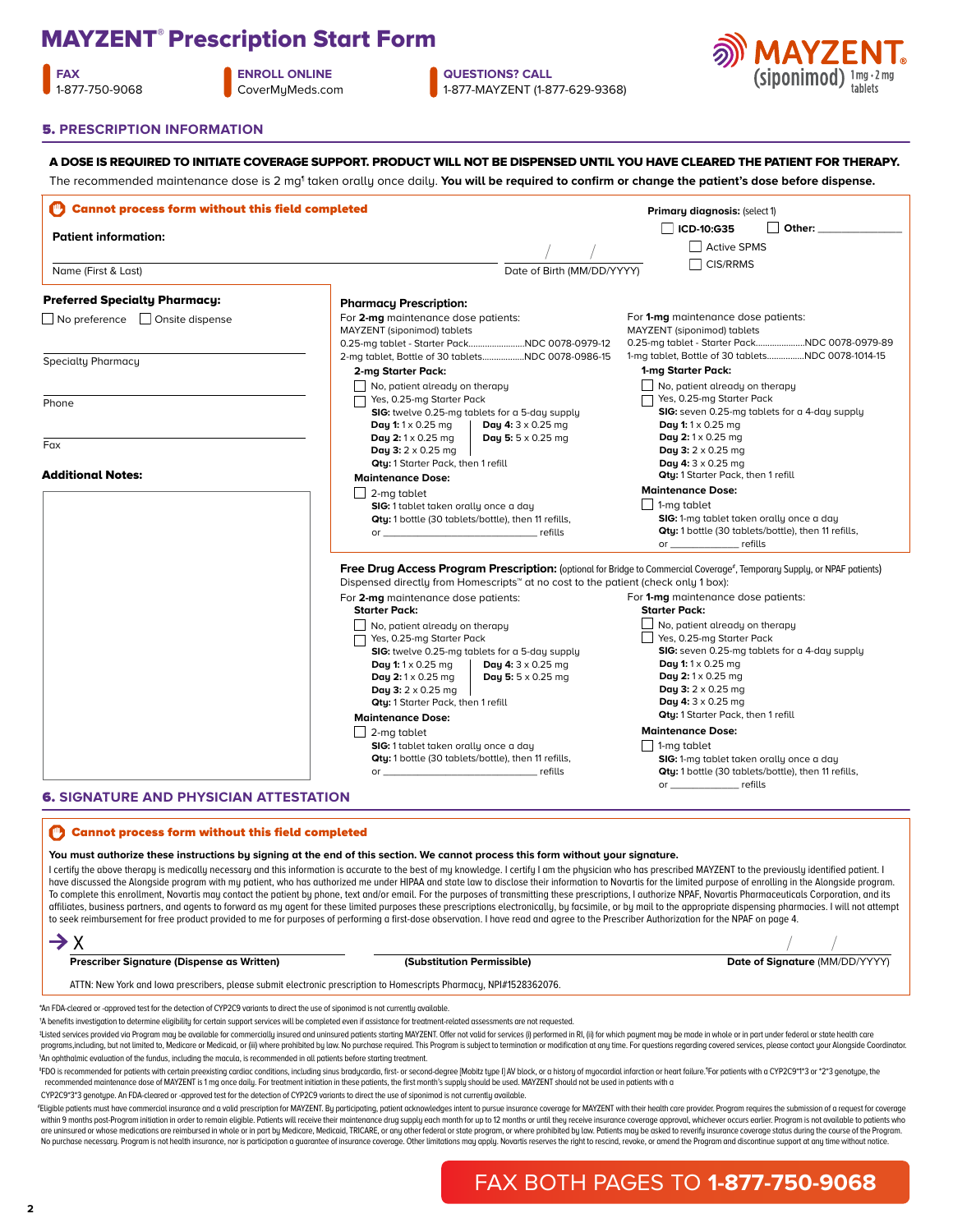## **Please read the following carefully, then check the box where indicated on the previous pages.**

**PATIENT AUTHORIZATION.** I authorize my health care providers, pharmacies and health insurers, and their service providers ("Providers") to disclose information relating to my insurance benefits, medical condition, treatment, **genetic information, including the results of genetic testing** and prescription details ("Personal Information") to Novartis Pharmaceuticals Corporation, its affiliates and service providers ("Novartis") and the Novartis Patient Assistance Foundation, Inc., and its service providers ("NPAF") so they can provide the following support services (the "Services"):

- Help coordinate insurance coverage for, access to, and receipt of my medication.
- Communicate with me about possible financial assistance, including Novartis copay or NPAF programs, and, if I am enrolled, administer my participation in those programs.
- Communicate with me about my medication and treatment, including reminders, health and lifestyle tips, and product and other related information. Communications may be customized based on Personal Information obtained from mu Providers.
- Conduct quality assurance and other internal business activities and ask for feedback related to the Services or my treatment.

In delivering the Services, Novartis and NPAF may share my Personal Information with each other, with my Providers, or with government agencies or other financial assistance programs that might help me pay for my medication. They may combine information collected from me with information collected from other sources and use that information to administer the Services. My pharmacies or other health care providers may receive payment from Novartis or NPAF for providing certain Services, such as medication or refill reminders, based on my enrollment or participation. Once I authorize disclosure of my Personal Information, it may no longer be protected by federal health privacy law and applicable state laws.

I understand I do not have to sign this Authorization to get my medication or insurance coverage, that I have a right to a copy, and can cancel this Authorization at any time by calling 1-877-629-9368 or writing to:

PO Box 2971

850 Twin Rivers Dr

Columbus, OH 43216-9532

OR

Customer Interaction Center

Novartis Pharmaceuticals Corporation, One Health Plaza

East Hanover, NJ 07936-1080

This Authorization will expire 5 years after I sign it, or earlier if required by state law, unless I cancel it sooner. If I cancel it, I may no longer qualify for Services from Novartis or NPAF, but it will not impact my Provider's treatment or my insurance benefits. I also understand that if a Provider is disclosing my Personal Information to Novartis or NPAF on an authorized, ongoing basis, my cancellation will be effective with respect to that Provider as soon as they receive notice of my cancellation. Cancellation will not affect prior uses or disclosures.

# **Telephone Consumer Protection Act (TCPA) Consent**

I consent to receive marketing calls and texts from and on behalf of the Novartis Group and NPAF, made with an auto-dialer or prerecorded voice, at the phone number(s) provided. I understand that my consent is not required or a condition of purchase. Number of messages will vary based on your Program selections. Message and data rates may apply. I understand that I can read the full Novartis Pharmaceuticals Corporation Privacy Policy at **[www.usprivacy.novartis.com](https://www.novartis.us/privacy-policy)**. Text STOP to opt out and HELP for help.